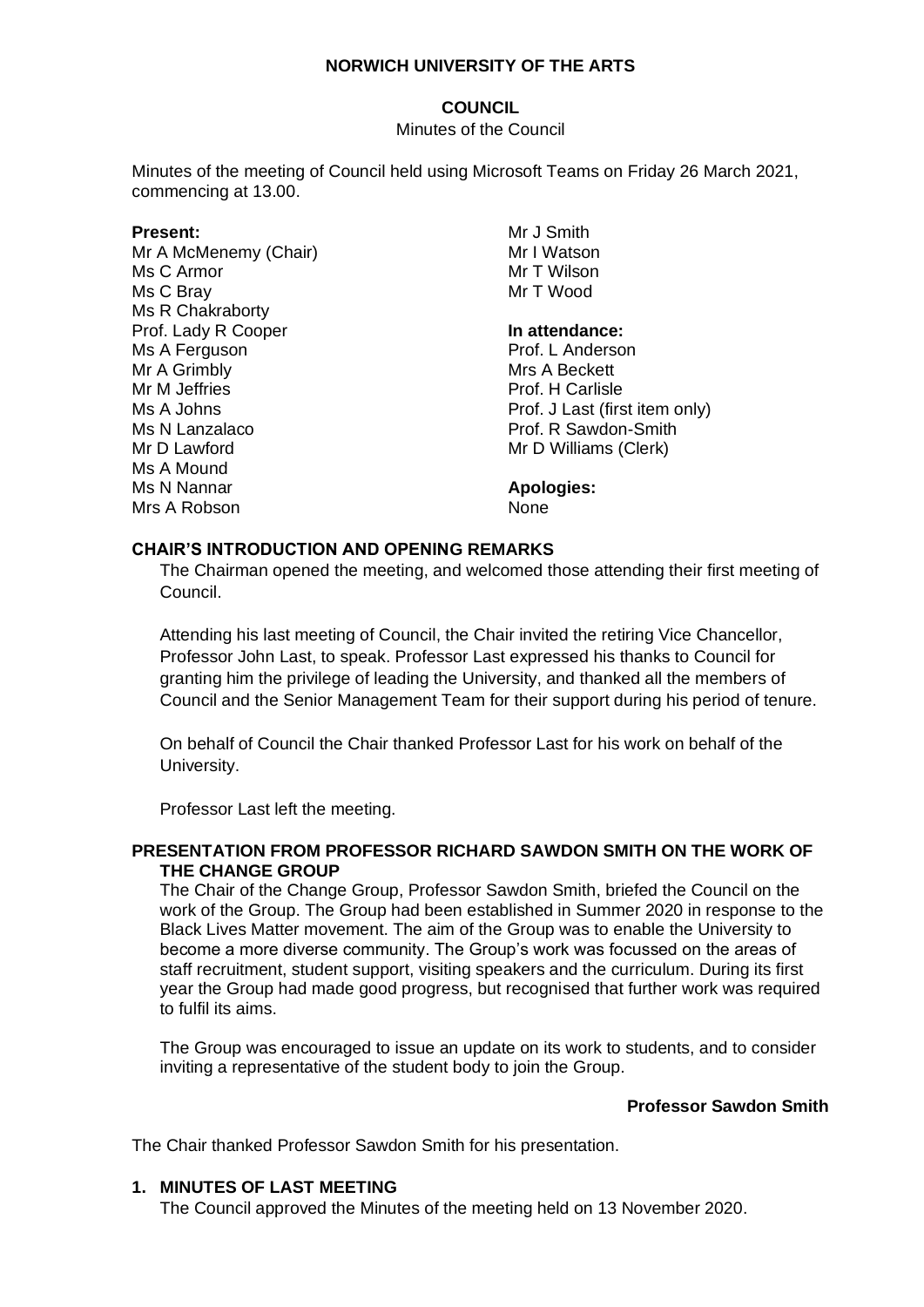#### **2. MATTERS ARISING FROM THE MINUTES**

There were no matters arising.

## **PART I**

#### **3. VICE CHANCELLOR**

## **3.1 Acting Vice Chancellor's Policy Report**

The Acting Vice Chancellor (AVC) summarised changes to the external operating environment, drawing Council's attention to the recent publication of the Further Education White Paper; the government's interim response to the Augar Report; the outcomes of the Pearce Review; and the Strategic Guidance issued by the Secretary of State for Education to the Office for Students (OfS). A matter of concern for the University was the threat of withdrawing funding for Foundation years.

The AVC updated Council on the University's operations since the start of the spring 2021 term, including how teaching had been delivered and student access to the University's facilities. The University's facilities would remain open for students over the Easter break.

Reflecting a very low rate of withdrawals during 2020/21, the retention rate for undergraduate students remained exceptionally high.

Applications for undergraduate courses made through the Universities and Colleges Admissions Service (UCAS) by Home students for 2021/22 entry, were down by 4.5% year-on-year. Applications from European Union (EU) students had remained steady, and non-EU international applications risen.

While the fall in the number of Home applications contrasted with the trend across the higher education sector, it was important to recognise that typically c.15% of applications were received by the University after the UCAS deadline. It was also important to recognise that it not just the number of applicants received, but the quality of the applicants that mattered.

Council's attention was drawn to staff changes detailed in an annex to the AVC's report. In addition to the names listed, Kate Secker, Director of Human Resources had announced that she would be retiring in Summer 2021. Levels of staff turnover remain stable.

The University continued to test staff and students for Covid-19. To enable testing, the University had established a new Lateral Flow Test facility on campus. To date, the numbers of staff and students testing positive for Covid-19 had been low.

The AVC reported that the Duke Street Riverside development remained 6-7 weeks behind schedule.

The University had drafted its submission to the Research Excellence Framework (REF), and the return would be made ahead of the deadline.

A highly successful University Development Day was held for all staff in December 2020 which resulted in the building of the Action Plan to deliver the Strategic Plan.

#### **3.2 Council Key Performance Indicators**

The Key performance indicators were noted.

On behalf of Council the Chair thank the AVC and the Senior Management Team for their work in managing the impact of Covid-19 and for the support they have given students.

### **4. ACADEMIC GOVERNANCE**

The Chair reminded members of the respective roles of Council and Senate, and the matters that Council should concern itself with.

The Chair invited non-executive members of Council who attended Senate to confirm the accuracy of the Minutes of the two meetings of Senate. The Minutes were confirmed to be an accurate record of the meetings.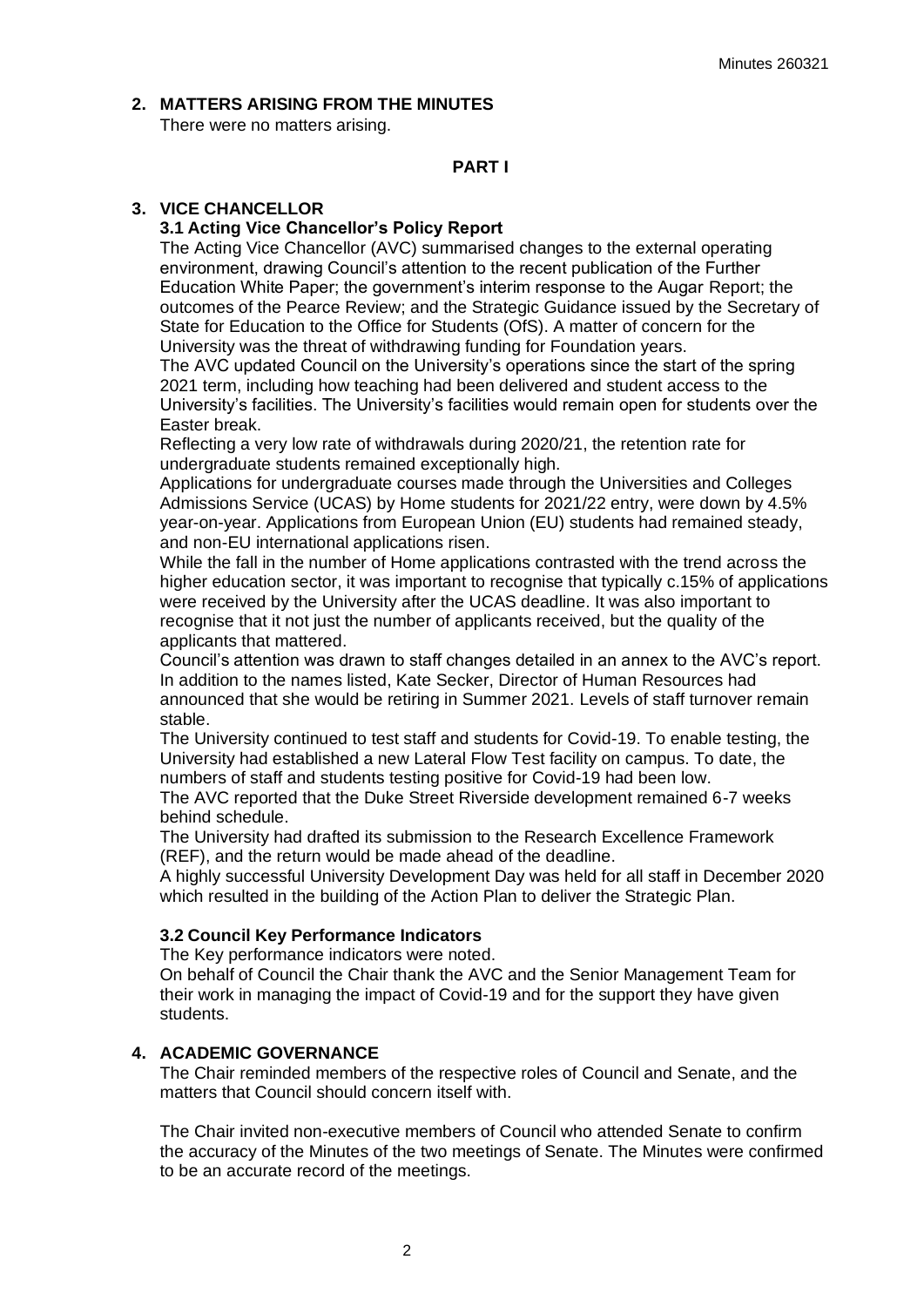## **4.1 Senate**

The Minutes were received and noted.

### **4.2 Annual Monitoring: Quality Enhancement Plans**

Council was interested to learn how far the University had progressed in delivering high quality courses, including comparisons with other institutions.

The University's recently appointed Pro Vice-Chancellor (PVC) shared her experience of courses at other institutions which had secured exceptionally high outcomes in the National Student Survey (NSS). A common characteristics of such courses was the presence of teaching delivered by staff whose work was informed by leading current research or industry practice.

The PVC and Registrar were revising the University's quality enhancement process to enable the adoption of institutional themes to be the focus of quality enhancement for all courses in future years.

#### **4.3 The quality enhancement plans for 2019-20 and 2020-21 were noted.**

#### **4.4 Annual Report on Grade Outcomes**

The report confirmed that there was no evidence of grade inflation.

The report was noted.

## **5. PRESS**

## **5.1 Press coverage**

The Chair enquired as to whether members found the press pack useful and if its collation resulted in significant additional work for the marketing team. The AVC explained that the generation of the press pack was separately required by the University, and sharing the information with members of Council did not involve additional work.

## **6. STUDENT MATTERS**

#### **6.1 Students' Union Report**

The President of the Student Union introduced her report and highlighted key activities and events, including the elections of the officers of the Union for 2021/22. Council invited the President to offer her views on how the Covid-19 pandemic had impacted the student body. The attitude of students typically varied according to which year of the course they were undertaking, with, for example, final year students less likely to be discontent that students in year 2 who had suffered two years of disruption. For students in all years, mental health was an issue. Students were happy to be back on campus.

The Chair thanked the President for her report, and offered congratulations on her reelection as the Students' Union President for a second term.

#### **6.2 NUASU Constitutional Changes**

The proposed amendments to NUASU's constitution arose from the creation of the new post of Vice-President of the Student Union.

The Council approved the changes to the NUASU's constitution.

The meeting was adjourned for a ten minute break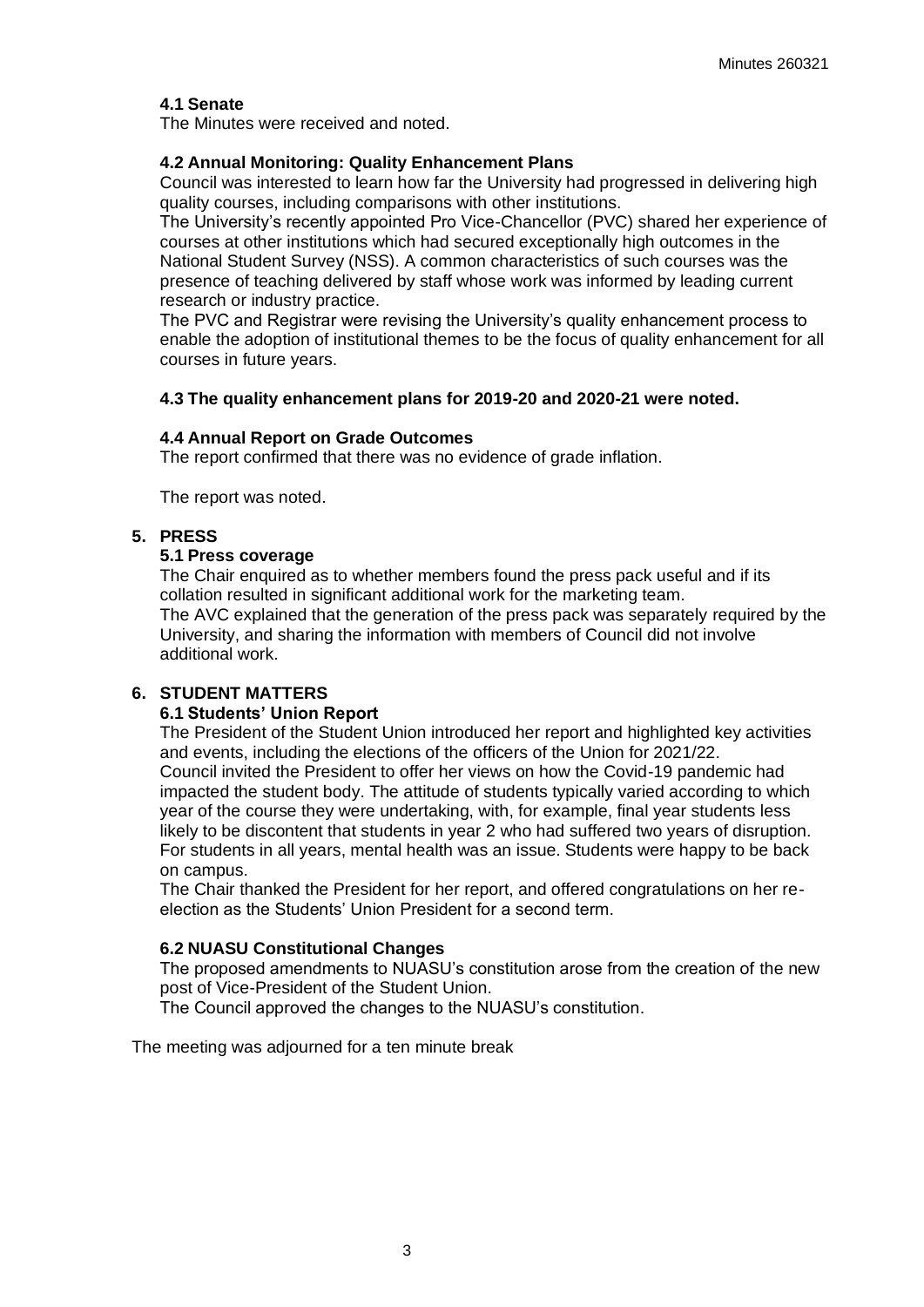4

### **7. CHAIR'S COMMENTS AND ANY OTHER BUSINESS MATTERS 7.1 Chair's update**

The Chair explored with members the options for holding the July 2021 meeting of Council.

Subject to the wider context, it should be possible for members to meet in person. If this was the case, then the intention was to hold an informal dinner on the previous evening, allowing members to network and meet the new Vice-Chancellor.

Similar arrangements to those advocated for the summer meeting of Council, namely holding a dinner the night before, would also be adopted ahead of the October 2021 Away Day. Further, the plan was to use the first part of the morning of the Away Day to provide an opportunity for members in pairs to visit different sections and departments of the University and to learn about the area of work and to meet students. Members would then have the opportunity to share their observations with Council.

Members were enthusiastic about the proposed arrangements for the July meeting of Council and the Away Day and highly supportive of the idea of holding an informal dinner on the preceding evening.

**Chair**

**PVC**

### **7.2 Any other business requests**

The Chair had been advised of one other business request. This was the opportunity of creating a content creation hub in Norwich linked to the University. Members noted his was a very good and timely idea, which aligned with the idea of achieving greater regional content creation.

The idea of a content creation hub could link with a number of existing initiatives involving the University. For instance, the University was working with Norwich City Council, which had secured £25M to establish a digital hub for the City. Similarly, the University's Director of Innovation and Engagement was exploring funding options to establish a Green Studio with the support of the Screen Agency.

It was agreed that the PVC would keep Ri Chakraborty and Derren Lawford informed about developments, which link to a content creation hub.

#### **8. GOVERNANCE AND ASSURANCE MATTERS**

#### **8.1 Annual Report on NUA Freedom of Speech Code of Practice**

The updated CUC Higher Education Code of Good Governance required Council to receive assurance that the University was fulfilling obligations in relation to freedom of speech.

The report detailed the processes for approving events and external speakers at the University. To date there had been no occasion when a prospective event or speaker had been stopped.

Following the government drawing attention to matter, there was currently considerable discussion about freedom of speech at universities. It is anticipated that the OfS might in future seek to monitor institutions and freedom of speech.

An annual report on freedom of speech will be submitted to Council every year.

**Registrar**

The report was noted.

#### **8.2 Internal Review of Council Effectiveness**

The Chair thanked all members of Council for their time and assistance in undertaking the review.

Council approved the actions detailed in the report.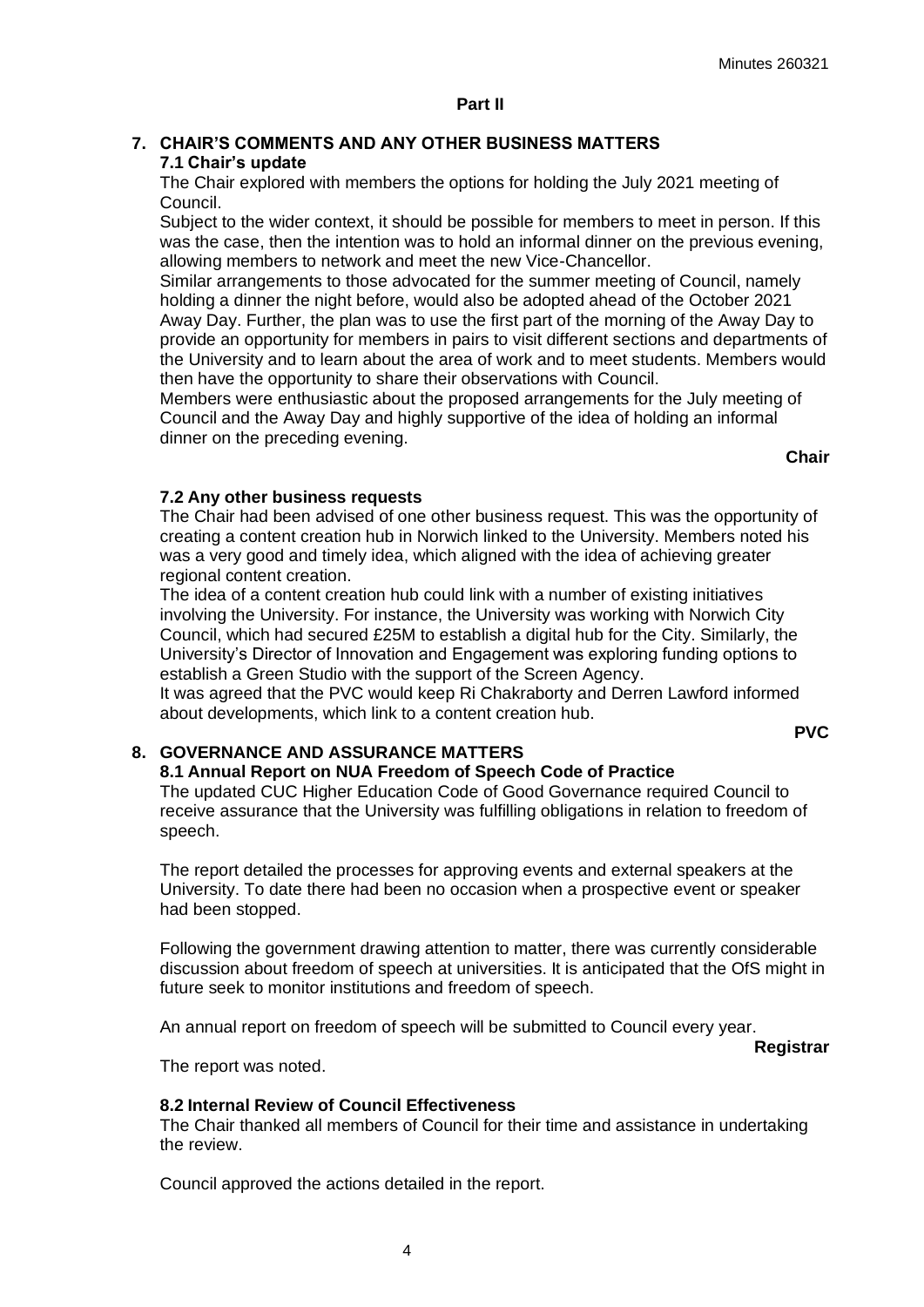## **8.3 Governor Effectiveness Review – proposed guidelines**

Ms A Johns withdrew from the meeting for the item.

The Chair preferenced the item by informing Council that most of the prospective providers of effectiveness reviews, knew, or were known to him. He would therefore recuse himself from the process of selecting an external provider to undertake the governance review. He had invited the Deputy Chair to lead a small task and finish group to oversee the selection and delivery of the Governor Effectiveness Review (GER).

The Deputy Chair briefed Council on the proposed guidelines for the review.

The guidelines were approved by Council.

#### **8.4 Recruitment of a new Chair of Council**

The Chair introduced his report, highlighting the option of either recruiting the next Chair from the existing members of Council or seeking an external appointment.

Council's preference was that the next Chair should be appointed from within its current membership. Members wishing to be considered for the position of Chair were asked to submit an expression of interest to the Clerk to the Governing Body by the end of April 2021.

**Members**

#### **REPORTS FROM COMMITTEES**

### **9. REPORT FROM THE FINANCE AND RESOURCES COMMITTEE 9.1 Unconfirmed minutes of the meeting held on 26 February 2021** The Chair of the Finance and Resources drew Members attention to the following:

- I. iThe additional costs of Covid-19 for the University were estimated to be in the region of £1M
- II. The financial outcome for the year was a projected surplus of £3.7M
- III. There would a cash outflow of c.£8M in the current year, reflecting the cost of developing the Duke Street Riverside project. The University would generate cash in 2021/22.
- IV. To improve the rate of return, the University was seeking to place some of its cash reserves in the capital market.
- V. To allow employees the option of joining a lower-cost pension scheme, the University was progressing the introduction of an additional defined contribution pension scheme.

Investments in the capital market would be at the lower end of the risk spectrum, reflecting the Council's agreed appetite for risk. Any proposed investment in the capital market would take account of the University's ethics policy and align with the University's Treasury Management Policy. The Finance and Resources Committee would undertake the role of Investment Committee.

Council received the unconfirmed minutes of the meeting.

### **9.2 Finance Report February 2021 – Executive Summary**

The Finance report was noted.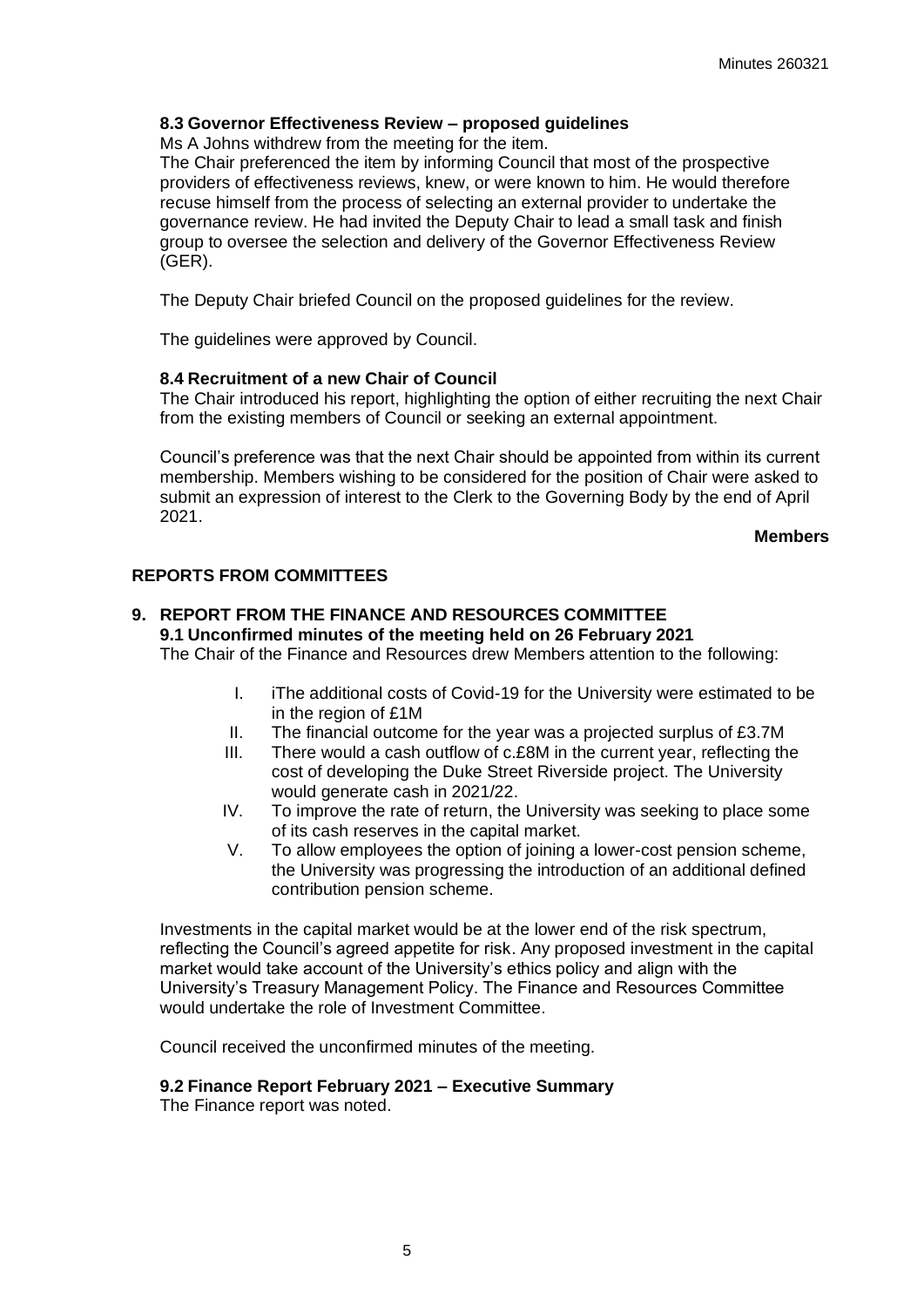## **10. REPORT FROM AUDIT COMMITTEE**

## **10.1 Unconfirmed minutes of the meeting held on 19 February 2021**

The Chair of the Committee drew Council's attention to the high level of assurance provided by the work carried out by Internal Auditors; the closure of all the actions identified by internal auditors and agreed by management from previous years; and the annual GDPR monitoring report. In line with the practice of good governance the Committee had also initiated re-tendering processes for the University's external and internal audit services.

Council received the unconfirmed minutes of the meeting.

### **10.2 US Department of Education loan programme representation and assertion letters**

Council approved signature of the loan programme representation and assertion letters. **Chair** 

### **11. REPORT FROM THE NOMINATIONS COMMITTEE**

## **11.1 Oral report of the meeting held 26 March 2020**

The Chair drew the following to Council's attention

- I. Ms R Chakraborty would serve at Deputy Chair of the Committee.
- II. The Committee had deliberated on the Skills Register and felt currently it did not fully capture all of the experience available to Council from the members. Further work on the Register would take place and the Register would be reissued to members for completion.

**Clerk**

- III. The Committee had reviewed its terms of reference, and noted the level of discretionary spend, before needing to seek Council's approval, to access professional advice had been set historically and was below what at today's prices might realistically enable access to appropriate expertise. The Committee was suggesting the level should be raised from £500 to £3000. It was proposed that the revised threshold should apply to all of the Council's committees. Council approved the change.
- IV. The University had engaged Nurole to assist in recruiting future members of Council. Working with Nurole ensured the recruitment process was open and transparent. It was hoped that Nurole would help create a pipeline of suitable appointees, which would assist with succession planning.

## **11.2 Determination of Council numbers for 2021/22**

The Council agreed that membership of the Council should continue at the current number for the academic year 2021/22, namely:

- 13 independent members
- 1 member to the teaching staff nominated by Senate,
- 1 member of the Students' Union, namely the President
- 2 co-opted members: one of whom would be a member of the University's professional services staff nominated by Senate and other an external member with a background in education

In addition, the Vice Chancellor would be an ex-officio member of Council.